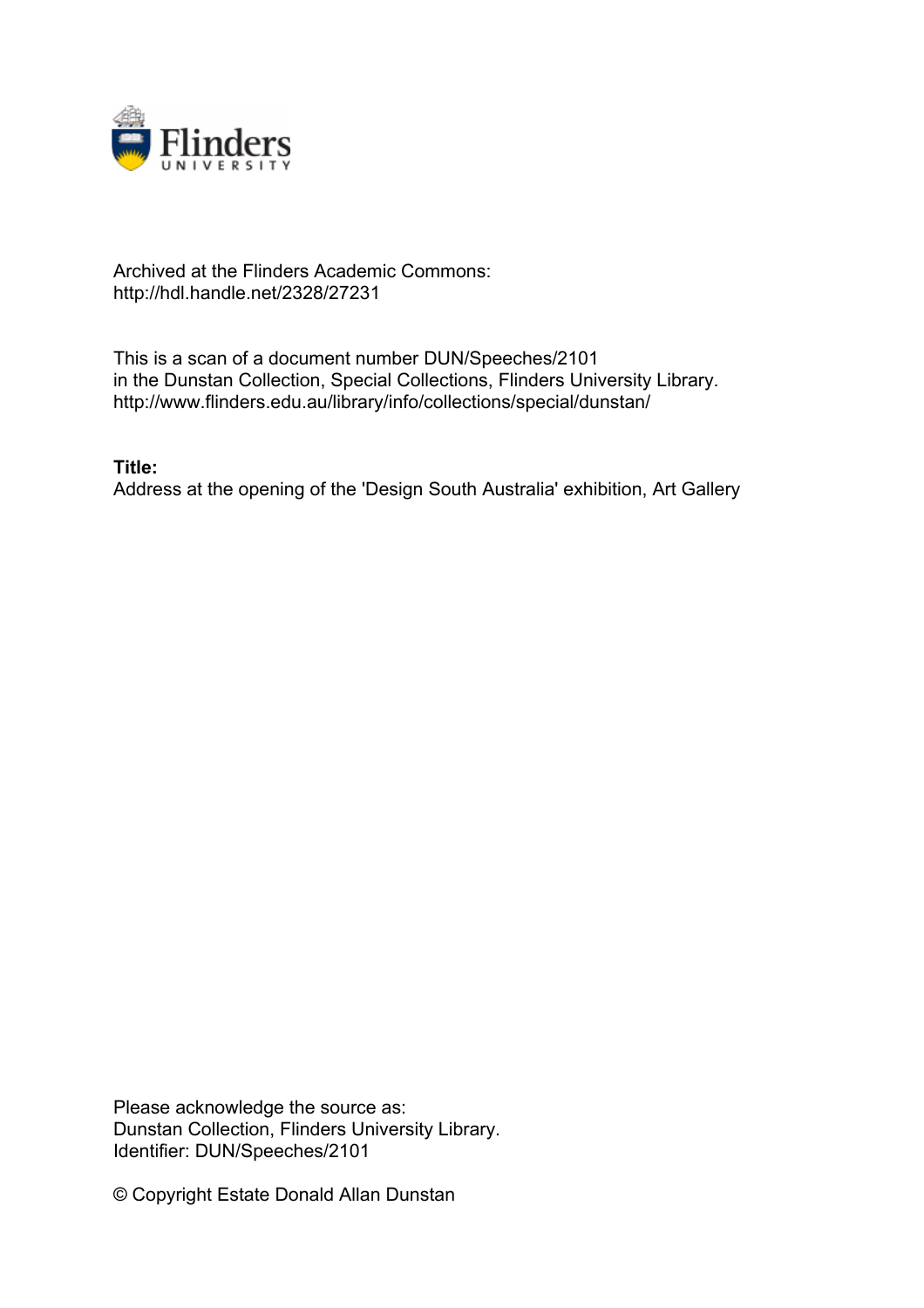## ADDRESS BY THE PREMIER. DON DUNSTAN. AT THE OPENING OF THE 'DESIGN SOUTH AUSTRALIA' EXHIBITION, ART GALLERY. 8/5/73.

 $\ldots/2$ 

3 . ?

aio i

DR. HACKETT,

MR. BAILY,

DISTINGUISHED GUESTS AND EXHIBITORS ,

LADIES AND GENTLEMEN.

I'M VERY PLEASED TO BE ABLE TO OPEN THIS EXHIBITION OF SOUTH AUSTRALIAN DESIGNS .

IT IS, IN A SENSE, AN HISTORIC EXHIBITION. IT IS THE FIRST TIME THE GALLERY HAS HELD AN EXHIBITION OF THIS TYPE - AND IT IS THE FIRST TIME SUCH A WIDE-RANGING DISPLAY OF THIS STATE'S INDUSTRIAL DESIGN EXPERTISE HAS BEEN ASSEMBLED.

AND BY DOING SO, THE ART GALLERY HAS PAID A DISTINCTIVE COMPLEMENT TO THE STATE'S INDUSTRIAL DESIGNERS. IT HAS, IN EFFECT, PLACED THEIR PRODUCTS ALONGSIDE THE GALLERY' S COLLECTION OF FINE ART, AND IT IS ASKING US TO LOOK AT THE PRODUCTS OF INDUSTRIAL CIVILIZATION NOT ONLY IN TERMS OF FUNCTION, BUT ALSO IN TERMS OF FORM, LINE, TEXTURE AND DENSITY, AND HOW THESE RELATE TO FUNCTION AND TO GRACE.

IN OTHER WORDS, IT IS SUGGESTING THAT THERE IS AN AESTHETIC AND FUNCTIONAL CONNECTION BETWEEN, FOR INSTANCE, THE GALLERY'S 4TH CENTURY APULIAN FISH PLATE AND THE RANLEIGH WARE MODEL S14 STAINLESS TRAY ON DISPLAY IN THIS EXHIBITION.

BOTH OBJECTS WERE CONCEIVED AND PRODUCED TO FULFIL PRACTICAL FUNCTIONS . BOTH OBJECTS WERE MANUFACTURED USING A STANDARD TECHNOLOGY. BOTH COULD HAVE BEEN UGLY.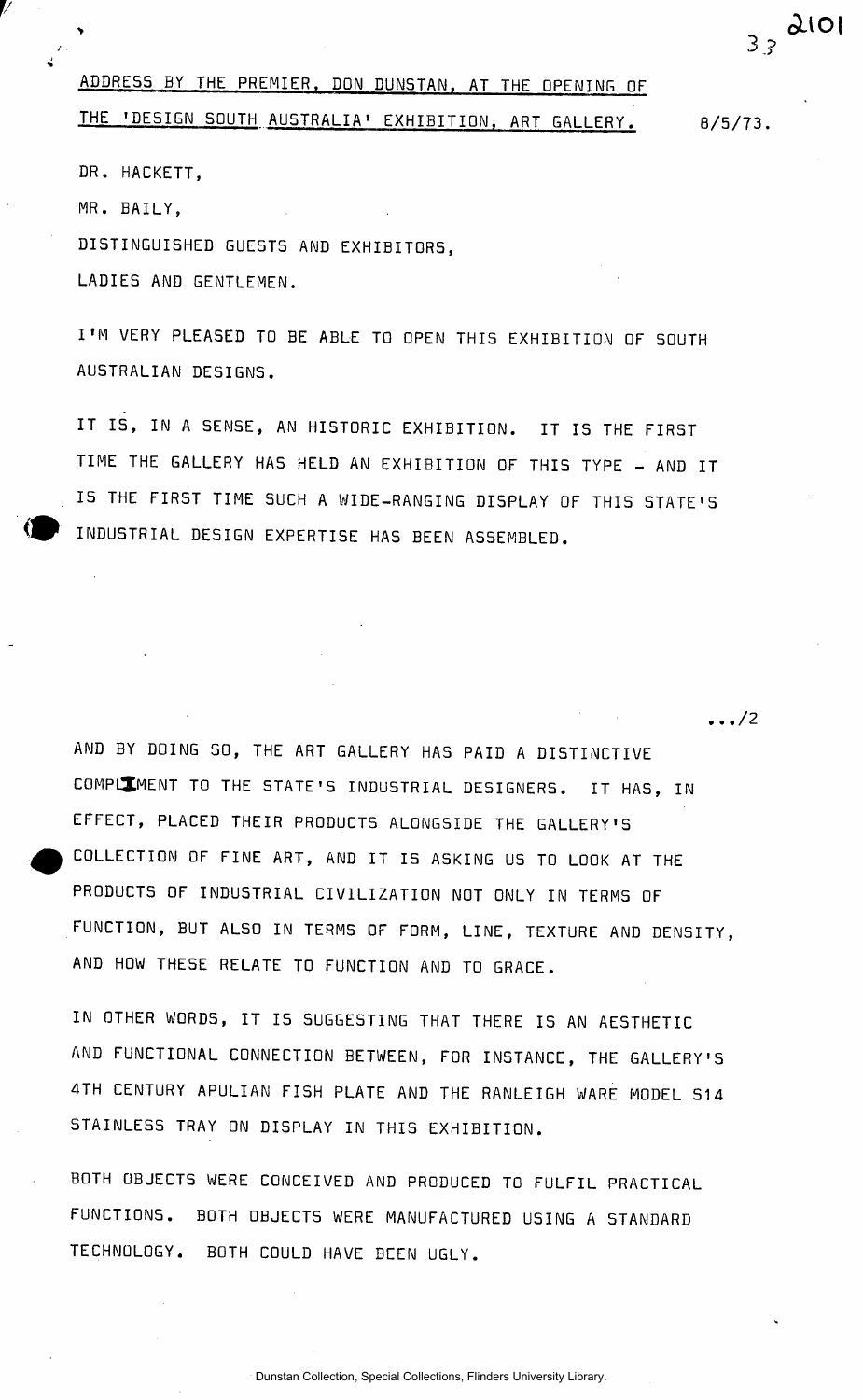THEY ARE NOT SO, BECAUSE THEIR CREATORS IN THEIR DIFFERENT WAYS ACHIEVED AN UNDERSTANDING OF THE AESTHETIC LIMITATIONS AND POTENTIAL OF THE MATERIALS TO HAND AND THE METHODS OF PRODUCING AN OBJECT OF GRACEFUL FUNCTION.

 $\zeta$ 

 $\sim 10$ 

SUCH CONSIDERATIONS CAN BE EXTENDED FROM A TEASPOON TO A ROCKET SHIP. BUT THE ESSENTIAL CONSIDERATION IS THAT IT DOES NOT FOLLOW THAT ALL FUNCTIONAL OBJECTS ARE AESTHETICALLY PLEASING.

TAKE THE STOBIE POLE: WHAT COULD BE MORE FUNCTIONAL AND YET SO GRACELESS?

IT IS NOT JUST FUNCTION THAT CREATES A WELL-DESIGNED PRODUCT. THERE IS, IN ADDITION, THE GENIUS OR TASTE OF THE DESIGNER. AND HIS UNDERSTANDING OF HIS MATERIALS AND MANUFACTURING PROCESSES.

LOOKING AROUND THIS EXHIBITION, I THINK WE CAN IN SOUTH AUSTRALIA CONGRATULATE OURSELVES ON HAVING ALREADY ACHIEVED A FAIRLY HIGH INDUSTRIAL DESIGN STANDARD. BUT I DON'T THINK WE SHOULD GO TOO FAR IN SELF-PRAISE .

YOU WILL NOTICE IN THIS EXHIBITION FEW EXAMPLES OF WELL-DESIGNED DOMESTIC PRODUCTS, AND ANY VISIT TO ANY SHOPPING CENTRE WILL INDICATE THE OFTEN VERY LOW DESIGN STANDARDS WE HAVE ACHIEVED IN SUCH AREAS. AND I THINK THESE ARE AREAS TO WHICH WE MUST PAY INCREASING ATTENTION.

THE INDUSTRIAL DESIGN EXPERTISE OF SCANDANAVIAN COUNTRIES HAS ACHIEVED FOR THOSE COUNTRIES MASSIVE EXPORT MARKETS, AND THEY ARE MARKETS WHICH WE IN SOUTH AUSTRALIA SHOULD BE PENETRATING.

 $\ldots/3$ 

 $\dots/4$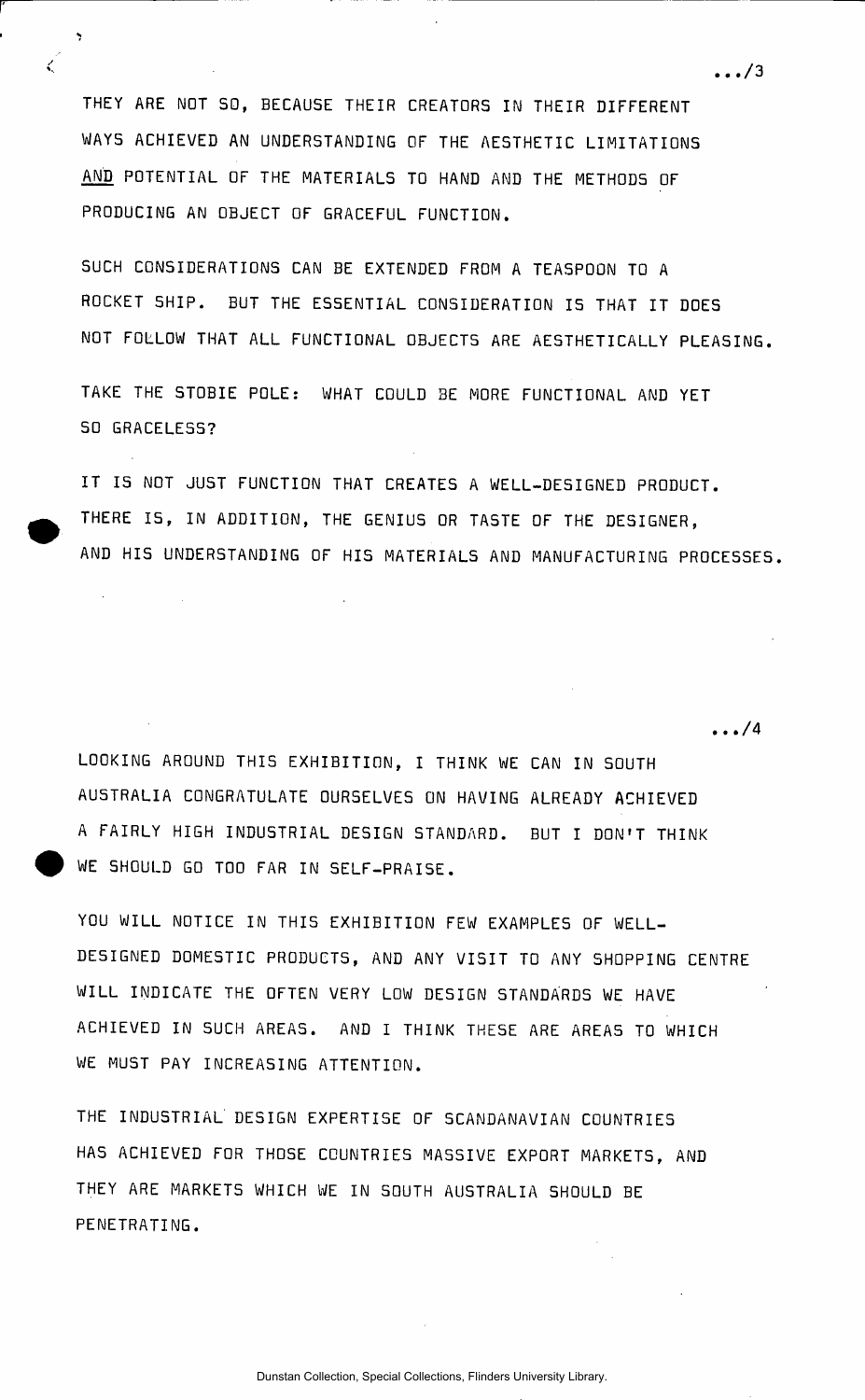THERE IS ABSOLUTELY NO REASON WHY THE CRAFTSMEN, DESIGNERS AND MANUFACTURERS OF FURNITURE, PLASTICS, CERAMICS, TEXTILES, CUTLERY AND FLOOR-COVERINGS IN THIS STATE SHOULD NOT BE ABLE TO SET A DESIGN STANDARD THAT WOULD STARTLE AUSTRALIA AND GIVE US THE WORLD AS A MARKET. IT IS A SIMPLE MATTER OF ENTERPRISE ALLIED WITH THE AC CEPTANCE BY MANUFACTURERS OF THE FACT THAT A TRAINED INDUSTRIAL DESIGN STAFF IS AN ESSENTIAL INGREDIENT IN A WELL-DESIGNED COMPANY STRUCTURE.

OF COURSE, THE USUAL RETORT OFFERED BY MANY MANUFACTURERS TO COMMENTS LIKE THESE IS THAT MOST BARREN AND INDEFENSIBLE PHRASE: 'WE GIVE THE PUBLIC WHAT THEY WANT.'

BUT OF COURSE THIS IS PATENTLY NOT SO.

Ţ

IN FACT, THE PUBLIC IS MORE OFTEN FORCED TO BUY ONLY WHAT IT CAN AFFORD. SINCE MOST OF THE BEST DESIGN PRODUCTS AVAILABLE IN AUSTRALIA ARE IMPORTED, A GREAT MANY PEOPLE CANNOT AFFORD WHAT THEIR TASTE WOULD NATIVELY WANT.

FURTHER, THERE IS AN AXIOM INVOLVED IN THESE CONSIDERATIONS, AND THAT IS THAT BAD TASTE CREATES BAD TASTE. AND SINCE IT REALLY COSTS NO MORE TO PRODUCE A WELL-DESIGNED ARTICLE THAN IT DOES A BADLY DESIGNED ONE, OUR MANUFACTURERS SHOULD LEARN FROM WORLD-WIDE EXAMPLES THAT GOOD DESIGN IS NOT ONLY SOCIALLY AND CULTURALLY VALUABLE, BUT ALSO COMMERCIALLY ADVANTAGEOUS IN THE BROADEST POSSIBLE SENSE.

 $\cdots/5$ 

 $\cdots/6$